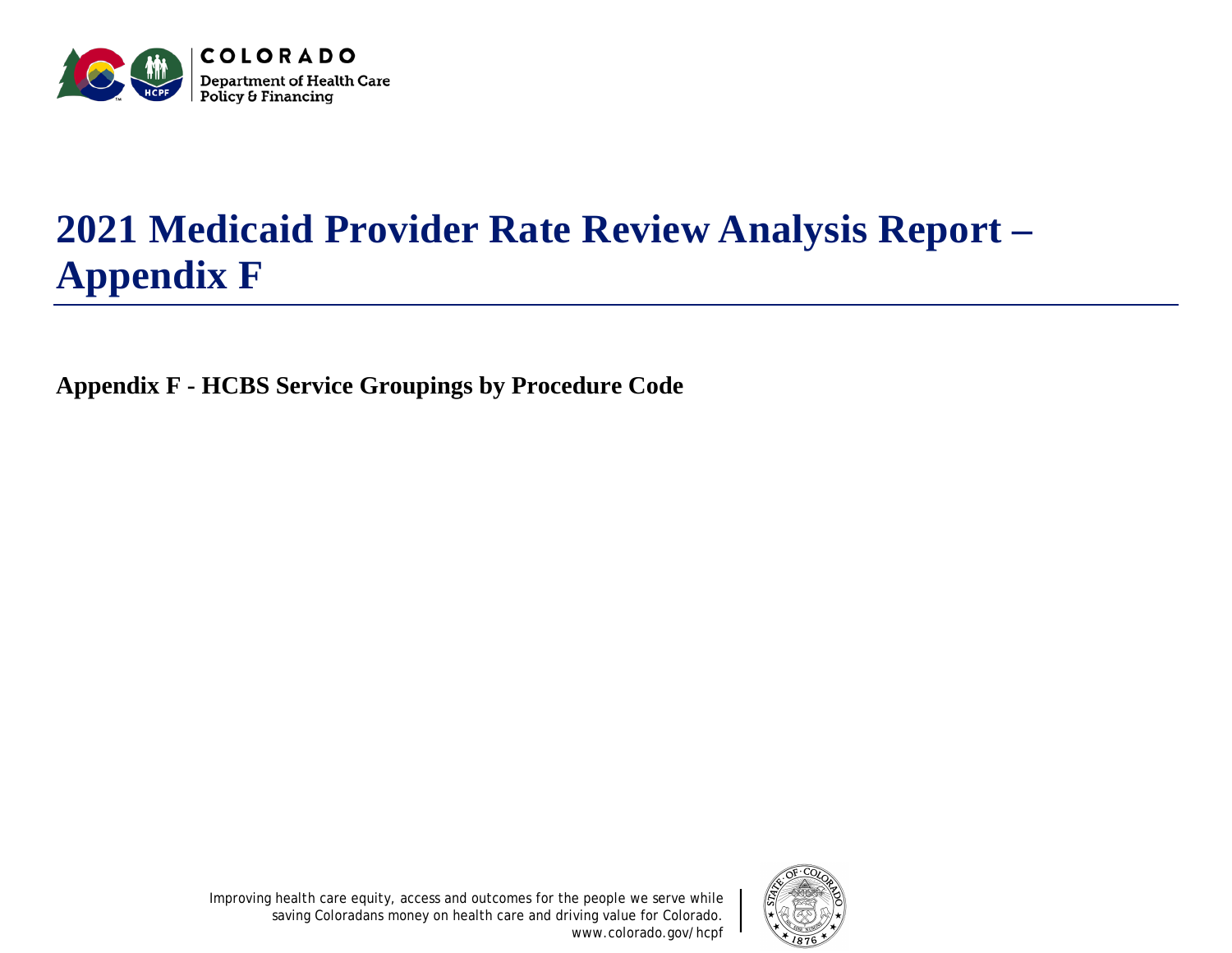| Procedure |                                                  | Service Grouping -            |                    |                                    |                      |                                        |
|-----------|--------------------------------------------------|-------------------------------|--------------------|------------------------------------|----------------------|----------------------------------------|
| Code      | <b>Service</b>                                   | Grouping under which the      | <b>Waiver</b>      | Rate                               | Unit                 | <b>Description</b>                     |
| (CPT)     |                                                  | CPT code was analyzed         |                    |                                    |                      |                                        |
| G9012     | <b>Care Coordination</b>                         | <b>Care Coordination</b>      | <b>CLLI</b>        | per 15 min<br>20.55                | Other specified case |                                        |
|           |                                                  | (Palliative/Supportive Care)  |                    |                                    |                      | management                             |
| S9123     | Pain and Symptom<br>Management                   | Pain and Symptom              |                    |                                    | per hour             |                                        |
|           |                                                  | Management                    | <b>CLLI</b>        |                                    |                      |                                        |
|           |                                                  | (Palliative/Supportive Care)  |                    | 77.50                              |                      | Nursing care in-home RN                |
|           |                                                  | Non-Medical<br>Transportation | BI/CMHS/EBD/SCI    | 9.46                               | Mileage band 1       |                                        |
| A0120     | Mini-Bus                                         |                               |                    | 17.44                              | Mileage band 2       |                                        |
|           |                                                  |                               |                    | 25.95                              | Mileage band 3       |                                        |
|           |                                                  | Non-Medical<br>Transportation |                    | 11.23                              | Mileage band 1       |                                        |
| A0130     | Wheelchair Van                                   |                               | BI/CMHS/EBD/SCI    | 21.02                              | Mileage band 2       |                                        |
|           |                                                  |                               |                    | 28.63                              | Mileage band 3       |                                        |
| H0025     | <b>Mental Health Counseling</b>                  | Therapy - Behavioral          | BI                 | 14.61                              | per 30 min           |                                        |
| H0045     | <b>Nursing Facility</b>                          | Respite                       | BI/CMHS/EBD/SCI    | 176.76                             | per diem             |                                        |
|           | <b>Adult Day</b>                                 | <b>Adult Day</b>              |                    |                                    | per diem             | At least 2 or more hours of            |
| S5102     |                                                  |                               |                    | BI                                 |                      | attendance; 1 or more days             |
|           | <b>Unskilled Respite Care</b>                    | Respite                       |                    | 77.30                              | per 15 mins          | per week<br>In-home; not to exceed 6.5 |
| S5150     |                                                  |                               | <b>CLLI</b>        | 5.50                               |                      | hours per day                          |
|           |                                                  |                               | CES/BI/EBD/SLS/SCI | 5.64                               | per 15 min           |                                        |
|           | <b>Personal Care</b>                             | <b>Personal Care</b>          | BI/CMHS/EBD        |                                    | Per 15 min           | Relative outside Denver                |
|           |                                                  |                               |                    | 4.93                               |                      | County                                 |
|           |                                                  |                               |                    | 5.29                               |                      | <b>Outside Denver County</b>           |
|           |                                                  |                               |                    | 5.68                               |                      | <b>Relative Denver County</b>          |
|           |                                                  |                               |                    | 6.04                               |                      | <b>Denver County</b>                   |
|           |                                                  |                               | <b>SLS</b>         | 5.78                               |                      | <b>Outside Denver County</b>           |
| T1019     |                                                  |                               |                    | 6.53                               |                      | <b>Denver County</b>                   |
|           | In-Home Support Services<br>(IHSS) Personal Care | <b>IHSS Personal Care</b>     |                    | 4.93                               | per 15 min           | <b>Outside Denver County</b>           |
|           |                                                  |                               |                    |                                    |                      | Relative outside Denver                |
|           |                                                  |                               | EBD/SCI            | 4.93                               |                      | County                                 |
|           |                                                  |                               |                    | 5.68                               |                      | <b>Denver County</b>                   |
|           |                                                  |                               |                    | 5.68                               |                      | <b>Relative Denver County</b>          |
| T2016     | TLP Per Diem Level 3                             |                               | BI                 | 409.30                             | per diem             | Level 3                                |
|           |                                                  |                               |                    | $\sqrt{\lambda F}$ CO <sub>2</sub> |                      |                                        |

Improving health care equity, access and outcomes for the people we serve while saving Coloradans money on health care and driving value for Colorado. www.colorado.gov/hcpf

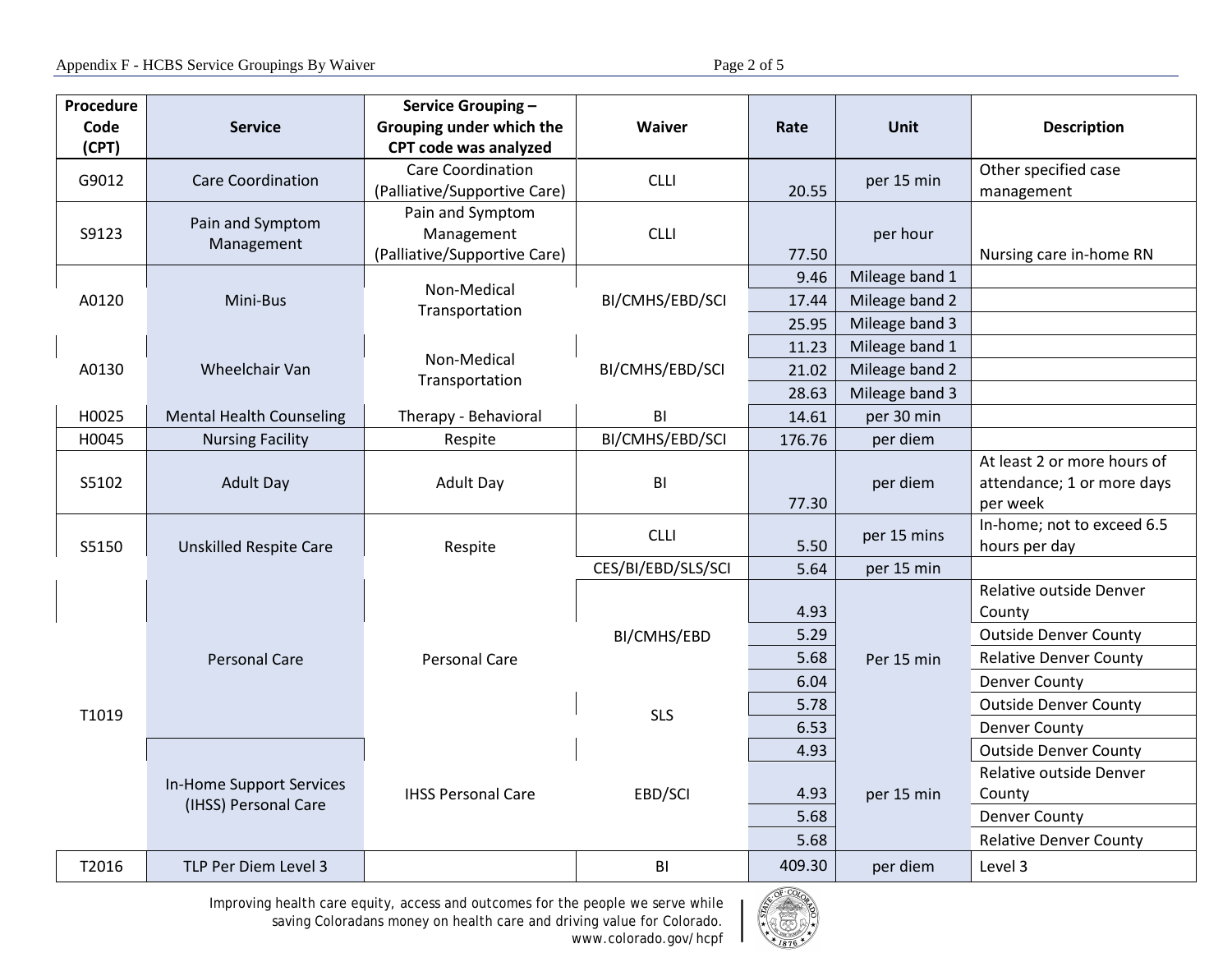|       |                                 | <b>Transitional Living Program</b>      |             |         |            |                              |
|-------|---------------------------------|-----------------------------------------|-------------|---------|------------|------------------------------|
|       | TLP Per Diem Level 5            | $(TLP)^1$                               |             | 463.58  |            | Level 5                      |
|       | <b>Residential Habilitation</b> | <b>Residential Habilitation</b>         | <b>DD</b>   | 116.82- |            | Levels 1-6, group, outside   |
|       |                                 |                                         |             | 231.12  |            | <b>Denver County</b>         |
|       |                                 |                                         |             | 70.78-  |            | L1-6, Individual, outside    |
|       |                                 |                                         |             | 245.69  |            | <b>Denver County</b>         |
|       |                                 |                                         |             | 65.64-  |            | L1-6, Host Home, outside     |
|       |                                 |                                         |             | 227.87  |            | Denver county                |
|       |                                 |                                         |             | 122.73- |            | Levels 1-6, Group, Denver    |
|       |                                 |                                         |             | 248.70  |            | County                       |
|       |                                 |                                         |             | 75.44-  |            | L1-6, Individual, Denver     |
|       |                                 |                                         |             | 270.88  |            | county                       |
|       |                                 |                                         |             | 69.58-  |            | L1-6, Host Home, Denver      |
|       |                                 |                                         |             | 249.62  |            | County                       |
|       | <b>Group Home</b>               | Group Home                              | <b>CHRP</b> | 510.35- | per diem   | $L1-5$                       |
|       |                                 |                                         |             | 619.99  |            |                              |
| H2021 | <b>Community Connector</b>      | Community Connector <sup>2</sup>        | <b>CES</b>  | 9.08    | per 15 min |                              |
|       | <b>Basic</b>                    | Homemaker                               | CES/SLS     | 4.45    | per 15 min | <b>Outside Denver County</b> |
|       |                                 |                                         |             | 5.68    |            | <b>Denver County</b>         |
|       | Enhanced                        |                                         |             | 7.21    |            | <b>Outside Denver County</b> |
| S5130 |                                 |                                         |             | 7.93    |            | <b>Denver County</b>         |
|       | Homemaker                       |                                         | CMHS/EBD    | 5.29    |            | <b>Outside Denver County</b> |
|       |                                 |                                         |             | 6.04    |            | <b>Denver County</b>         |
|       | <b>IHSS Homemaker</b>           | <b>IHSS Homemaker</b>                   | EBD/SCI     | 4.93    |            | <b>Outside Denver County</b> |
|       |                                 |                                         |             | 5.68    |            | <b>Denver County</b>         |
| 97124 | Massage Therapy                 | Professional Therapy<br><b>Services</b> | <b>CLLI</b> | 18.06   |            |                              |
|       |                                 |                                         | <b>CES</b>  | 18.93   | per 15 min |                              |
|       |                                 |                                         | CES/SLS     | 19.10   |            |                              |

<sup>&</sup>lt;sup>1</sup> There was no utilization recorded in claims data for Levels 1, 2, or 4 of TLP services, accounting for the missing service levels in the table. For more information on rate comparison methodology and exclusions, see Appendix B.

 $\overline{a}$ 

<span id="page-2-1"></span><span id="page-2-0"></span>Appendix F - HCBS Service Groupings By Waiver Page 3 of 5



 $2$  Community connector services are also available to members on the CHRP and SLS waivers, but were not included in this analysis due to a lack of utilization recorded for the community connector procedure code and modifier combination during CY 2019. For more details regarding rate comparison methodology and exclusions, see Appendix B.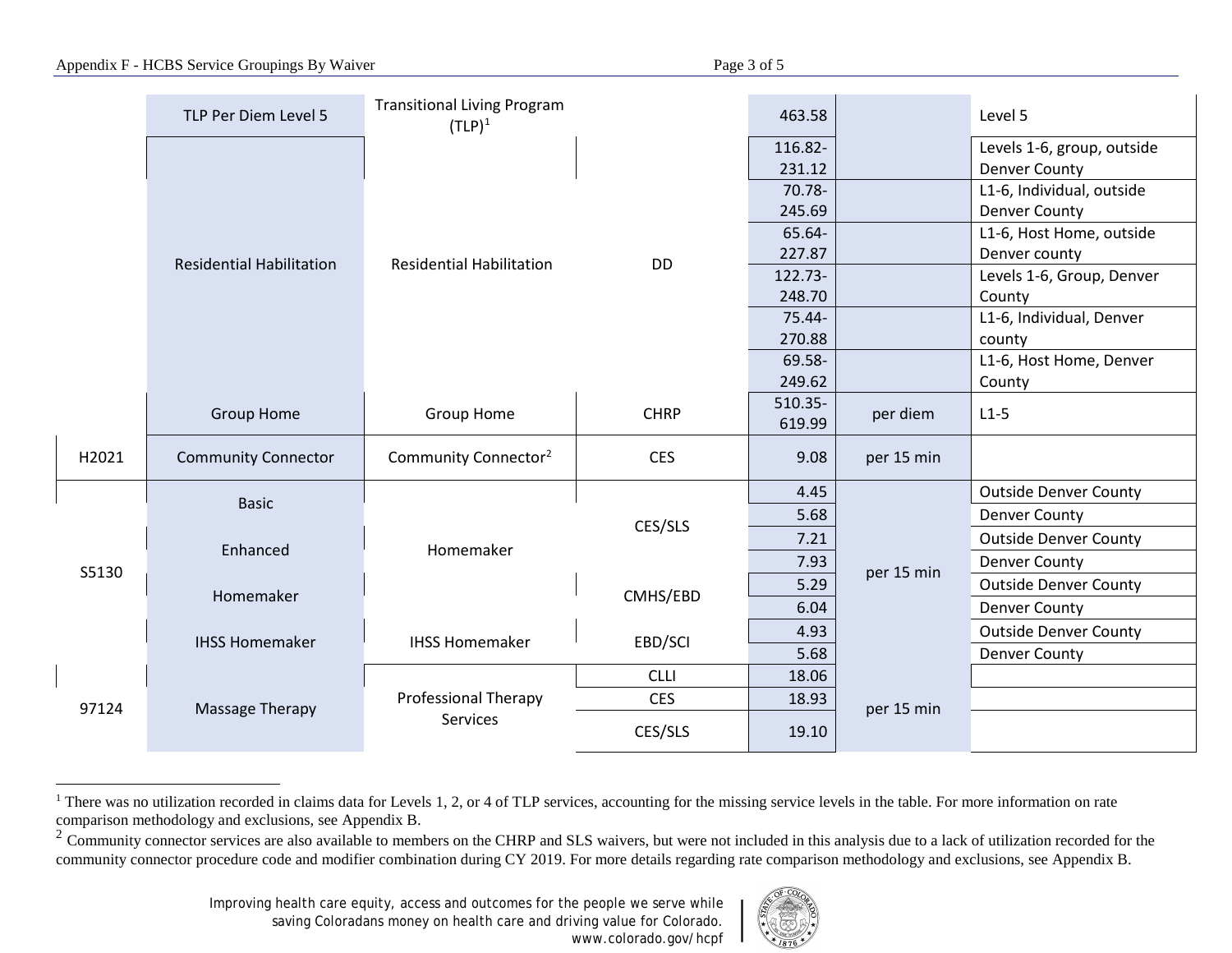## Appendix F - HCBS Service Groupings By Waiver Page 4 of 5

<span id="page-3-0"></span>

|       |                                    |                                               |               |           |               | <b>BA</b>                     |
|-------|------------------------------------|-----------------------------------------------|---------------|-----------|---------------|-------------------------------|
| G0176 | <b>Movement Therapy</b>            | <b>Professional Therapy</b><br>Services       | CES/SLS       | 15.93     | per 15 min    |                               |
|       |                                    |                                               |               | 23.34     |               | MA                            |
|       |                                    |                                               | <b>CHRP</b>   | 16.1      |               | BA                            |
|       |                                    |                                               |               | 23.59     |               | MA                            |
|       | Unskilled respite care per<br>diem | Respite                                       | CMHS/EBD      | 88.08     | per diem      |                               |
| S5151 |                                    |                                               | <b>CLLI</b>   | 98.95     |               |                               |
|       |                                    |                                               | CES/SLS       | 225.72    |               |                               |
|       | Hippotherapy                       | <b>Professional Therapy</b><br>Services       | CES/SLS       | 9.02      | Per session   | BA                            |
| S8940 |                                    |                                               |               | 21.22     |               | MA                            |
|       |                                    |                                               | EBD/SCI       | 7.43      |               | <b>Outside Denver County</b>  |
| H0038 | <b>IHSS health maintenance</b>     | <b>IHSS Health maintenance</b>                | <b>CHCBS</b>  | 7.44      | per 15 min    | <b>Outside Denver County</b>  |
|       |                                    |                                               | EBD/SCI/CHCBS | 7.57      |               | Denver county                 |
| T1016 | Case Management                    | Case Management                               | <b>CHCBS</b>  | 8.85      | per 15 min    |                               |
|       | Foster home                        | <b>Foster Home</b>                            |               | $56.10 -$ | per diem      |                               |
| H0041 |                                    |                                               | <b>CHRP</b>   | 194.73    |               | Levels 1-6                    |
|       | <b>Expressive Therapy</b>          | <b>Professional Therapy</b><br>Services       |               | 16.18     | per 15 min    | Art, play, and music;         |
| H2032 |                                    |                                               | <b>CLLI</b>   |           |               | individual                    |
|       |                                    |                                               |               | 9.05      | per 15 min    | Art, play, and music; group   |
|       | End of Life/Bereavement            | Professional Therapy<br>Services <sup>3</sup> |               | 1,126.44  | lump sum one- |                               |
| S0257 | Counseling                         |                                               | <b>CLLI</b>   |           | time payment  |                               |
|       | Therapeutic Life-Limiting          |                                               |               | 25.12     | per 15 min    | Individual/family             |
|       | <b>Illness Support</b>             |                                               |               | 14.82     | per 15 min    | Group                         |
| S9125 | Respite                            | Respite                                       | <b>CLLI</b>   | 128.11    | per diem      | <b>CNA</b>                    |
|       |                                    |                                               |               | 282.06    | per diem      | Skilled RN/LPN                |
|       | Respite                            | Respite                                       | <b>CLLI</b>   | 7.21      | per 15 min    | <b>CNA</b>                    |
| T1005 |                                    |                                               |               | 15.68     | per 15 min    | Skilled RN/LPN                |
| T2031 | <b>ACF</b>                         | <b>Alternative Care Facility</b>              | CMHS/EBD      | 64.89     | per diem      |                               |
| S5105 | Adult Day Half Day                 | <b>Adult Day</b>                              | CMHS/EBD/SCI  | 31.31     | half day      | Basic; 4-5 hours per day; max |
|       |                                    |                                               |               |           |               | 520 units                     |
|       |                                    |                                               |               | 42.85     | half day      | Specialized; 4-5 hours per    |
|       |                                    |                                               |               |           |               | day; max 520                  |

l <sup>3</sup> Procedure code S0257 is included in the professional therapy services group since it is listed on the Health First Colorado Fee Schedule as a therapeutic service, rather than behavioral services, which were categorized as therapy – behavioral for the purposes of this report. It is also included in the same group as the other unique therapy services provided to the same population under the CLLI waiver.